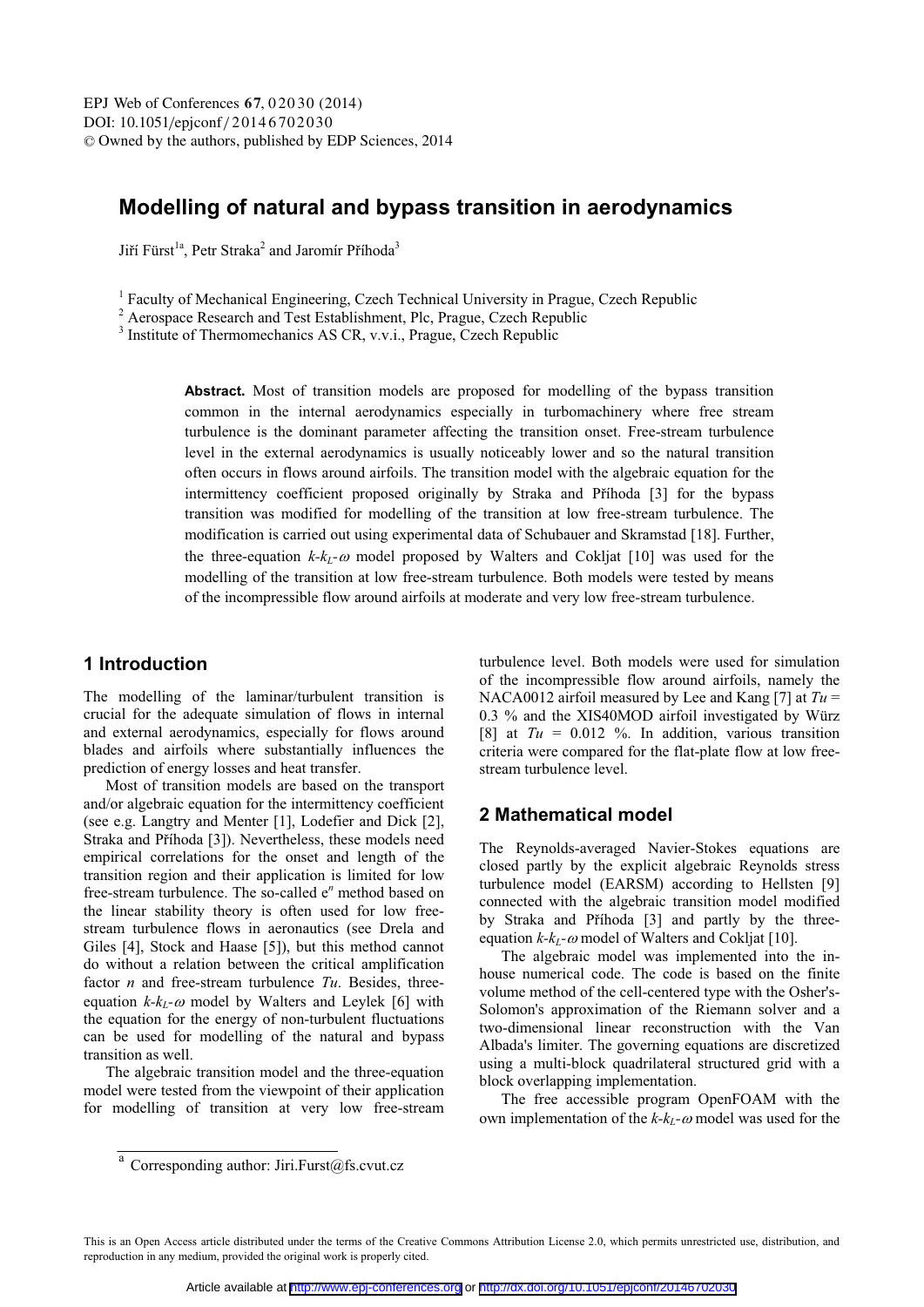simulation of the transitional flows. The system of governing equations was solved by the SIMPLE algorithm for the incompressible flow. The convective terms were discretized by the upwind method with the reconstruction of the second degree and the viscous terms by means of the central scheme.

The  $k$ - $k_L$ - $\omega$  model of Walters and Cokljat [10] can be applied for the simulation of complex shear flows on unstructured grids without any restriction. On the other hand, the algebraic transition model was adapted for local variables only but structured grids are preferred near walls.

#### **2.1 Algebraic transition model**

The algebraic transition model was used together with the EARSM model proposed by Hellsten [9]. The Reynolds stress is given by the anisotropy tensor defined by the relation

$$
a_{ij} = \frac{\overline{u_i u_j}}{k} - \frac{2}{3} \delta_{ij}
$$
 (1)

The anisotropy tensor is expressed by the polynomial

$$
a_{ij} = \beta_l S_{ij} + \beta_3 (\Omega_{ik} \Omega_{kj} - \frac{1}{3} \delta_{ij} H_{\Omega}) + \beta_4 (S_{ik} \Omega_{kj} - \Omega_{ik} S_{kj})
$$
  
+  $\beta_6 (S_{ik} \Omega_{kl} \Omega_{lj} + \Omega_{ik} \Omega_{kl} S_{lj} - \frac{2}{3} \delta_{ij} IV)$   
+  $\beta_9 (\Omega_{ik} S_{kl} \Omega_{lm} \Omega_{mj} - \Omega_{ik} \Omega_{kl} S_{lm} \Omega_{mj})$  (2)

where non-dimensional strain-rate and vorticity tensors are defined by relations

$$
S_{ij} = \tau \frac{1}{2} \left( \frac{\partial U_i}{\partial x_j} + \frac{\partial U_j}{\partial x_i} \right) \text{ and } \Omega_{ij} = \tau \frac{1}{2} \left( \frac{\partial U_i}{\partial x_j} - \frac{\partial U_j}{\partial x_i} \right) \tag{3}
$$

The time scale  $\tau$  is given by the relation

$$
\tau = \max\left(\frac{1}{\beta^* \omega}; C_{\tau} \sqrt{\frac{V}{\beta^* \omega k}}\right) \tag{4}
$$

where the Kolmogorov time scale is used near the wall with constants  $\beta^* = 0.09$  and  $C_\tau = 6$ . Coefficients  $\beta$  in Eq. (2) are functions of invariants  $II_S = S_{kl}S_{lk}$ ,  $II_{\Omega} = \Omega_{kl}\Omega_{lk}$ ,  $III_S$  $= S_{kl}S_{lm}S_{mk}$ , and  $IV = S_{kl}Q_{lm}Q_{mk}$ .

The transport equations for the turbulent energy *k* and the specific dissipation rate  $\omega$  are given by equations

$$
\frac{\partial(\rho k)}{\partial t} + \frac{\partial(\rho U_j k)}{\partial x_j} = \rho P_k - \rho \varepsilon + \frac{\partial}{\partial x_j} \left[ (\mu + \sigma_k \mu_t) \frac{\partial k}{\partial x_j} \right] (5)
$$

$$
\frac{\partial(\rho \omega)}{\partial t} + \frac{\partial(\rho U_j \omega)}{\partial x_j} = \rho \frac{\omega}{k} (C_{\omega 1} P_k - C_{\omega 2} \varepsilon)
$$

$$
+\frac{\partial}{\partial x_j}\left[\left(\mu+\sigma_\omega\mu_t\right)\frac{\partial\omega}{\partial x_j}\right]+\sigma_d\frac{\rho}{\omega}\max\left(\frac{\partial k}{\partial x_j}\frac{\partial\omega}{\partial x_j};0\right)
$$
(6)

Both equations are used in the two-layer form with two sets of model coefficients and with the blending function similarly as the SST model proposed by Menter [11]. The detailed description of the EARSM model is given by Hellsten [9]. For the prediction of the transitional flows, the production and destruction terms in the *k*-equation are multiplied by the intermittency coefficient  $\gamma$ .

The algebraic transition model is based on the concept of different values of the intermittency coefficient in the boundary layer  $\gamma_i$  and in the free stream  $\gamma_e$ . The intermittency coefficient in the boundary layer is given by the relation

$$
\gamma_i = 1 - \exp\left[-\hat{n}\sigma\left(Re_x - Re_{xt}\right)^2\right]
$$
 (7)

proposed by Narasimha [12].

The onset and the length of the transition region is given by empirical correlations for the momentum Reynolds number  $\text{Re}_{\theta t}$  and parameters characterizing the generation and the growth of turbulent spots. Most of transition models are proposed for modelling of the bypass transition where free stream turbulence induces so called bypass transition by the diffusion of turbulent fluctuations across the shear layer. The lower limit of empirical relations for the bypass transition onset is about  $Tu \approx 0.15 - 0.2 \%$ .

The often used approach to the transition modelling at low turbulence level is the so called e<sup>n</sup> method based on the linear stability analysis. The solution of the Orr-Sommerfeld equation for a given velocity profile is applied for the estimation of the spatial growth rate of disturbances and the transition onset occurs when the amplification of the most unstable disturbance reaches a critical value. However results of stability analysis cannot be directly used for the estimation of the transition onset as the e*<sup>n</sup>* method is based on the disturbance ratio rather than on the actual disturbance amplitude.

On the basis of the stability analysis, Mack [13] proposed the correlation  $n = -8.43 - 2.4$  ln ( $Tu/100$ ) giving the link between the stability analysis and experimental data. For the determination of the maximum amplification factor by means of boundary layer parameters, Gleyzes et al. [14] proposed a simple empirical relation giving for the similar solution of Falkner and Skan [15] the linear relation between the maximum amplification factor and the momentum Reynolds number. This approach was modified for non-similar flows as well, and so the maximum amplification factor can be determined without the solution of the Orr-Sommerfeld equation, see Drela and Giles [4].

The scatter of experimental data is for low free-stream turbulence  $Tu < 0.1$  % much greater because the transition in this region is influenced by other factors especially by acoustic disturbances. The effect of various disturbances especially acoustic noise on the transition at very low free-stream turbulence was firstly studied by Govindarajan and Narasimha [16]. In this region, the transition is caused by so-called residual disturbances specific to the used facility. Govindarajan and Narasimha [16] expressed these disturbances by the equivalent turbulence level  $Tu<sub>o</sub>$  and modified the criterion for the transition to the relation  $Re_{\theta_0} = 110 + 340 / (Tu^2 + Tu_o^2)^{1/2}$ .

Similarly, the correlation proposed by Straka et al. [17] for the transition onset on the flat plate can be modified for  $Tu \leq 0.25$  % according to experiments of Schubauer and Skramstad [18] in the form

$$
Re_{\theta_{10}} = 900 + 215 \left\{ 1 - \exp\left[ -4 \left( \frac{0.25 - Tu}{0.17} \right)^2 \right] \right\}
$$
 (8)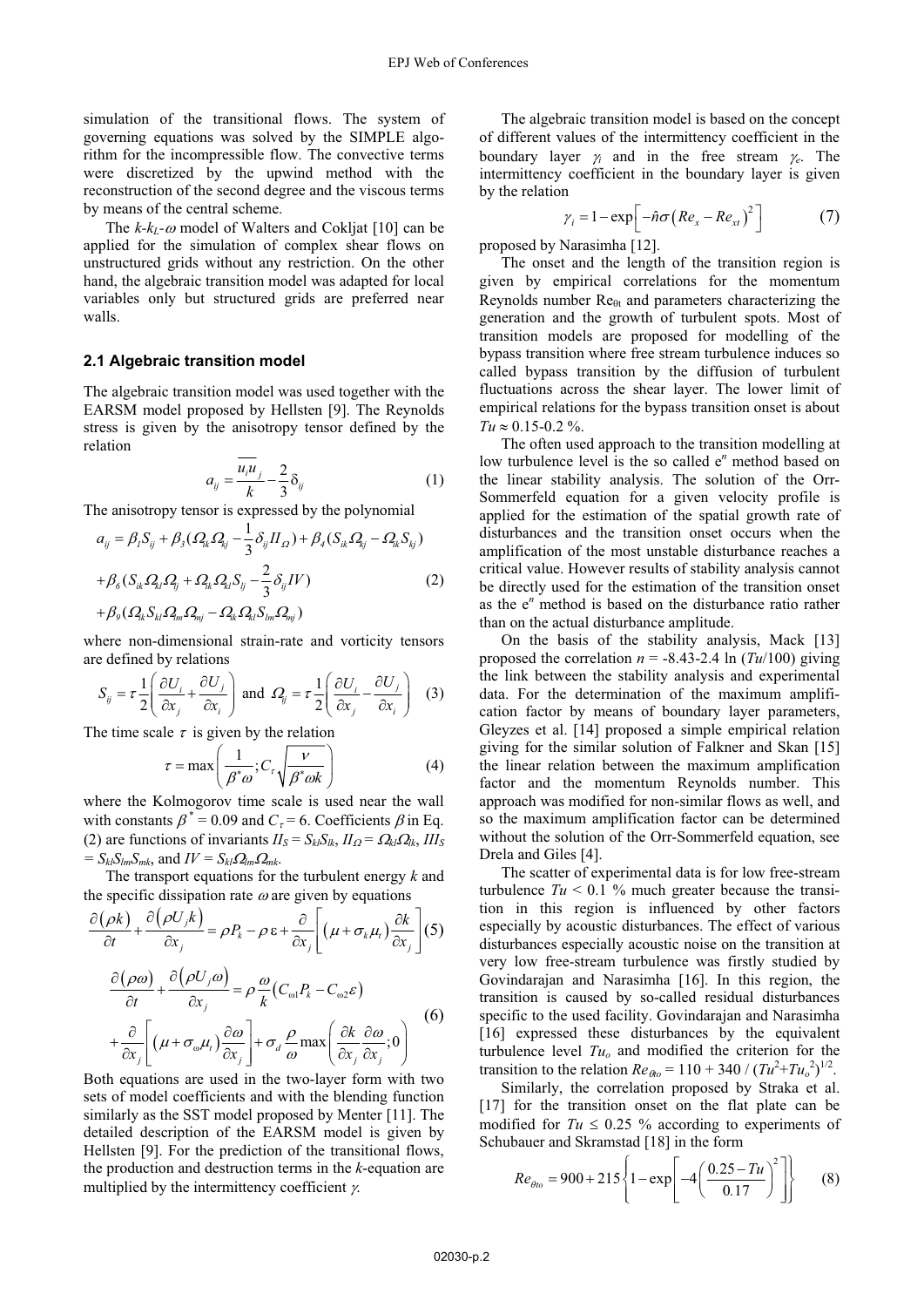where the parameter  $A = 215$  depends on other disturbances than free-stream turbulence. This modified criterion follows up smoothly to the relation

$$
Re_{\theta_{l0}} = 975.8 - 497.2Tu + \frac{11.4}{Tu} \quad \text{for } 0.25 \leq Tu \leq 1\%
$$
\n
$$
Re_{\theta_{l0}} = 96.7 + \frac{340}{Tu} + \frac{53.3}{Tu^2} \quad \text{for } Tu > 1\%
$$
\n
$$
(9)
$$

The general criterion for the transition onset is still given by the relation

$$
Re_{\theta t} = Re_{\theta t} \left[ 1 + F\left(Tu\right) \frac{1 - \exp(-40\lambda_{t})}{1 + 0.4 \exp(-40\lambda_{t})} \right] \tag{10}
$$

where is

$$
F(Tu) = 0.29[1 - 0.54 \exp(-3.5Tu)]\exp(-Tu)
$$
 (11)

The present correlation is compared in figure 1 partly with experimental data of Schubauer and Skramstad [18] and Wells [19] where  $A = 575$  and partly with empirical correlations of Govindarajan and Narasimha [16] and results of Gleyzes et al. [14] for the flat plate flow.



**Fig.1**. Correlations for the transition onset on the flat plate at low free-stream turbulence

The length of the transition region given by the spot generation rate  $\hat{n}$  and the spot propagation rate  $\sigma$  is expressed by the parameter *N* introduced by Narasimha [20]. The effect of the free-stream turbulence and the pressure gradient on the parameter *N* is correlated by an empirical relation  $N = f(Tu, \lambda_t)$  proposed for the attached flow by Solomon et al. [21]. This correlation agrees with experiments Schubauer and Skramstad [18] at low freestream turbulence as well.

The onset of transition in separated flow is given by the correlation proposed by Mayle [22] in the form

$$
Re_{xt} = 300Re_{\theta s}^{0.7} + Re_{xs}
$$
 (12)

where  $Re<sub>α</sub>$  is the momentum Reynolds number at the separation and *Rexs* is the Reynolds number related to the distance of the separation position from the leading edge. The transition length is expressed in the form

$$
\hat{n}\sigma = 2.28 \times 10^{-5} Re_{\theta s}^{-1.4}
$$
 (13)

and so the same approach can be applied as in the attached flow.

To avoid the application of local variables, the maximum of the vorticity Reynolds number *Remax* is used instead of the momentum Reynolds number *Re* according to Langtry and Menter [1]. The vorticity Reynolds number is given for complex flows by the relation

$$
Re_{v} = y^{2} |\Omega| / v \tag{14}
$$

where  $y$  is the distance from the wall and  $\Omega$  is the absolute value of the vorticity tensor. This link is expressed by the relation  $Re_\theta = Re_{\nu max}/C$  where the parameter C depends on the pressure gradient. Free-stream turbulence was taken at the boundary layer thickness  $\delta$  estimated by means of the position of the maximum vorticity Reynolds number using the similar solutions of Falkner and Skan [15]. The algebraic transition model is described in detail by Straka at al. [17].

# 2.2 *k-k<sub>L</sub>-@* model

The three-equation model proposed by Walters and Leylek [6] and later modified by Walters and Cokljat [10] is based on the assumption that velocity fluctuations before the transition can be divided into small vortices contributing to the production of turbulence and large mainly longitudinal vortices near the wall contributing to the production of non-turbulent fluctuations.

The generation of the laminar energy is caused by the interaction of non-turbulent fluctuations with the shear flow before the transition where turbulent fluctuations are damped. After the transition onset, this damping is restricted to the viscous sublayer. The transition process is expressed by the transfer from the energy of nonturbulent velocity fluctuations  $k<sub>L</sub>$  to the turbulent energy  $k_T$  of three-dimensional turbulent velocity fluctuations.

The transport equations for the turbulent energy  $k_T$ , laminar energy  $k<sub>L</sub>$  and the specific dissipation rate  $\omega$  are given by equations

$$
\frac{Dk_T}{Dt} = P_{kT} + R_{BP} + R_{NAT} - D_T
$$

$$
+ \frac{\partial}{\partial x_j} \left[ \left( v + \frac{\alpha_T}{\sigma_k} \right) \frac{\partial k_T}{\partial x_j} \right] - \omega k_T
$$
(15)

$$
\frac{Dk_L}{Dt} = P_{kL} - R_{BP} - R_{NAT} - D_L + \frac{\partial}{\partial x_j} \left[ v \frac{\partial k_L}{\partial x_j} \right] \tag{16}
$$

$$
\frac{D\omega}{Dt} = C_{\omega 1} \frac{\omega}{k_T} P_{kT} + \left(\frac{C_{\omega R}}{f_w} - 1\right) \frac{\omega}{k_T} \left(R_{BP} + R_{NAT}\right)
$$

$$
-C_{\omega 2} f_w^2 \omega^2 + C_{\omega 3} f_\omega \alpha_T f_w^2 \frac{\sqrt{k_T}}{y^3} + \frac{\partial}{\partial x_j} \left[ \left(\nu + \frac{\alpha_T}{\sigma_\omega}\right) \frac{\partial \omega}{\partial x_j} \right]^{(17)}
$$

The transfer of energy between non-turbulent and turbulent vortices is modelled in these equations by terms  $R_{BP}$ and *RNAT* expressing the effect of the decay of laminar fluctuations during the natural and bypass transition. The used version of the three-equation model is in detail described by Fürst et al. [23].

### **3 Results**

The transition models were tested by means of the incompressible flow around airfoils at relatively low freestream turbulence. Two cases ware used for the comparison of the both transition models. Firstly, the numerical simulation of the flow around the NACA0012 airfoil investigated by Lee and Kang [7] at the moderate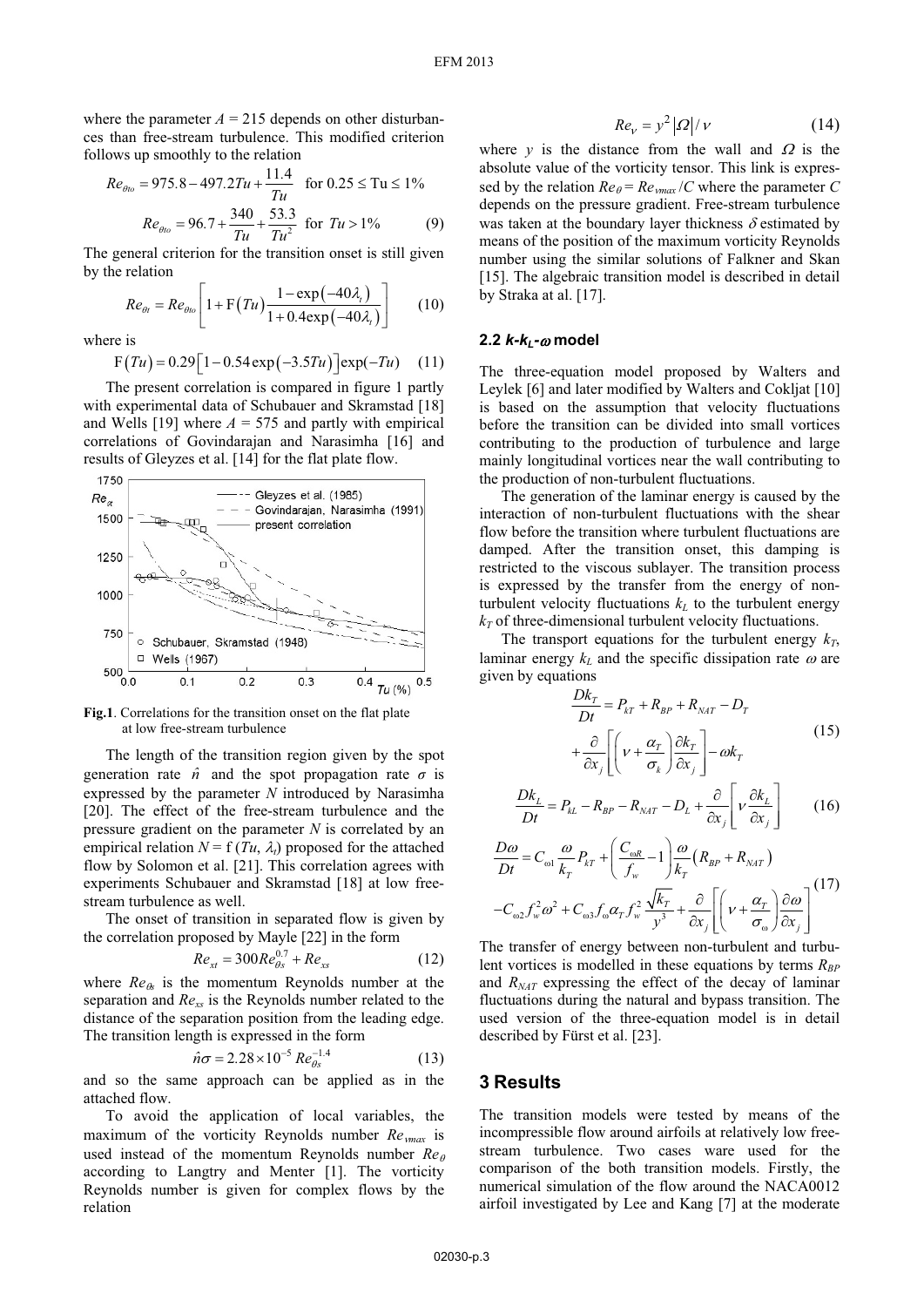free-stream turbulence  $Tu = 0.3$  % was carried out for the single airfoil at the angle of attack  $\alpha = 0$  deg and the Reynolds number  $Re_c = 6 \times 10^5$ . Further, the flow around the XIS40MOD airfoil measured by Würz [8] at very low free-stream turbulence  $Tu = 0.012$  % was simulated for the Reynolds number  $Re_{smax} = 1.2 \times 10^6$  and angles of attack  $\alpha = 1$  deg with the transition in attached flow and  $\alpha$  = -3 deg with the transition in separated flow.

The multi-block structured grid with the block overlapping was used together with the combined C-H grid for the simulation by the EARSM model with the algebraic transition model. The structured quadrilateral grid was applied for the  $k-k_L$ - $\omega$  model. The grid was refined near the leading edge and near walls. A very refined grid had to be used in the case with the transition in the separation bubble. The distance of nearest node from the wall was  $y^+$  < 1 in the all cases. The detail of the grid near the trailing edge of the XIS40MOD airfoil used for the  $k-k_L$ - $\omega$  model is shown in figure 2.



**Fig.2.** Detail of the grid for the XIS40MOD airfoil  $(k-k_L$ - $\omega$  model)

The computational domains correspond in both cases to the experimental arrangement. The angle of attack was adjusted by the corresponding turning of the outer boundary of the domain. The rectangular computational domain starts in the distance 1.5 *c* upstream the leading edge for the NACA0012 airfoil and 2 *c* for the XIS40 MOD airfoil respectively.

At the inlet boundary the mean velocity and turbulent scales were prescribed. The turbulent energy *k* and the specific dissipation rate  $\omega$  are given by means of the freestream turbulence level *Tu* and the ratio of viscosities  $\mu/\mu$ . The turbulence level  $Tu = 0.3$  % and the viscosity ratio  $\mu/\mu = 8$  were chosen as the inlet conditions for the flow around the NACA0012 airfoil. The flow around the XIS40MOD airfoil is characterized by the very low freestream turbulence about  $Tu = 0.012$  % and therefore the low ratio  $\mu/\mu = 0.1$  was chosen. Besides, the laminar kinetic energy  $k_L = 0$  was used in the  $k$ - $k_L$ - $\omega$  model. The pressure was calculated using the homogeneous Neumann condition  $\partial p / \partial n = 0$ . At the outlet plane, the static pressure was prescribed and the homogeneous Neumann condition was applied for the other parameters. The slip boundary condition was used at the upper and lower boundary of the domain in the  $k-k_L$ - $\omega$  model while the no-slip condition was applied in the EARSM model as the transversal dimension of the domain was rather

smaller than the height of the test section of the wind tunnel.



**Fig.3.** Mean velocity profiles on the NACA0012 airfoil

Mean velocity profiles typical for the laminar, transitional and turbulent regime are compared with the numerical simulation for the NACA0012 airfoil in figure 3. The agreement of predicted mean velocity profiles by various transition models is as good as good is the prediction of the transition onset. The transition onset predicted by the algebraic transition model with the EARSM model is shift rather downstream and so the thickness of the shear layer is smaller than in experiment. The  $k-k_L$ - $\omega$  model predicts a small separation bubble upstream the transition onset and therefore the velocity profile at  $x/c = 0.617$  is just after the reattachment.



**Fig.4.** Mean velocity profiles in the wake of the NACA0012 airfoil



**Fig.5.** Distribution of the friction coefficient for the NACA0012 airfoil

Predicted velocity profiles in the wake are shown in figure 4. The agreement with experimental data is quite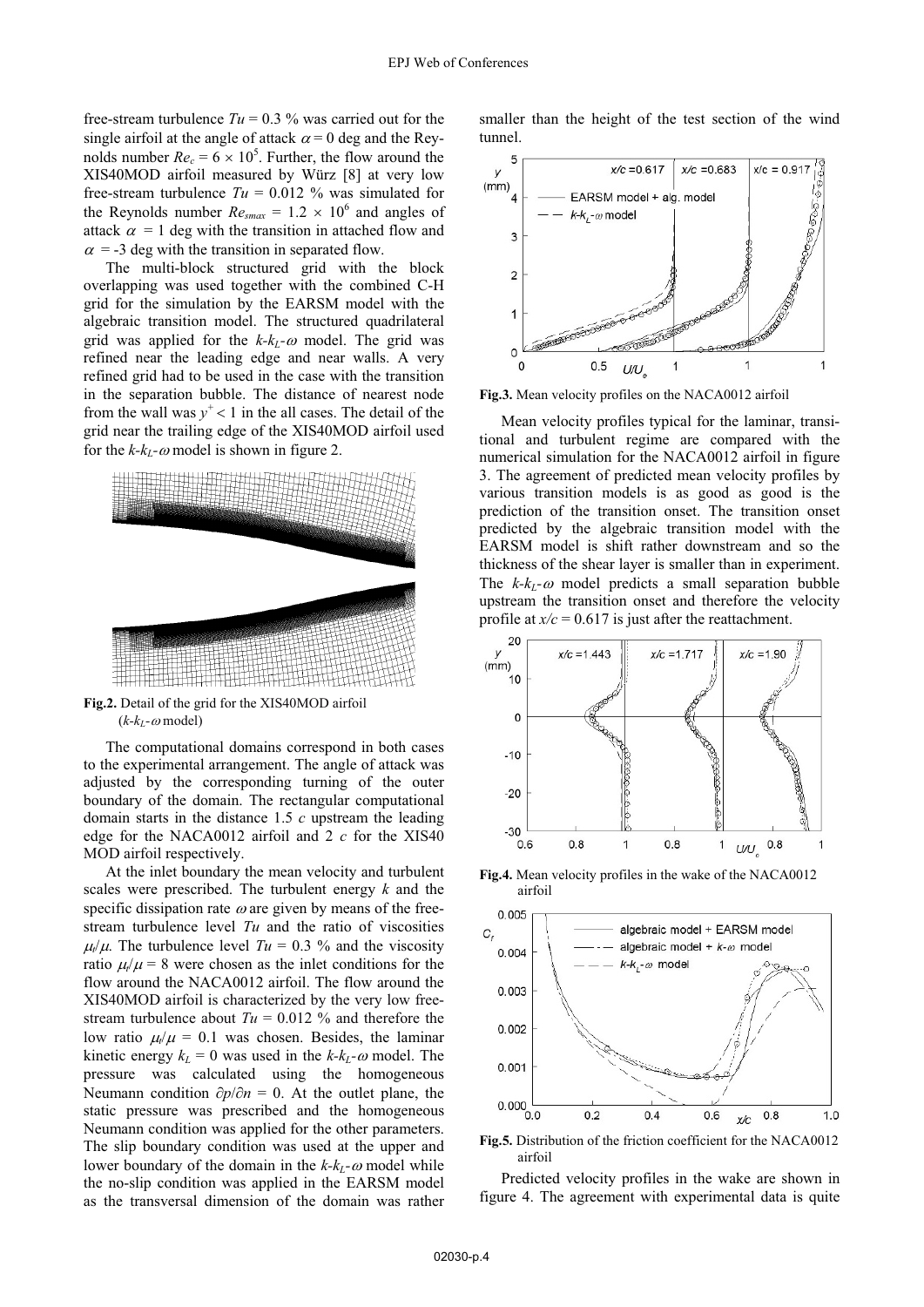good although even though the  $k-k_L$ - $\omega$  model predicts a higher minimal velocity.

The distribution of the friction coefficient  $C_f$  predicted for the NACA0012 airfoil is compared with experimental data in figure 5. The agreement of the prediction by the algebraic transition model with the EARSM model or with the  $k-\omega$  model (see Straka and Prihoda [3]) is quite good, while the  $k-k_L$ - $\omega$  model predicts the flow separation before the transition and so a short laminar separation bubble was predicted by the  $k-k_L$ - $\omega$  model.

Further, transition models were tested by means of the flow around the symmetrical XIS40MOD airfoil according to measurements of Würz [8]. The experimental and predicted data are presented by means of the coordinate *s* measured along the airfoil surface from the leading edge. The total length is about  $s_{max} = 1.025$  *c* where *c* is the chord of the aerofoil. All experiments were realized on the suction side of the airfoil only.



**Fig.6.** Velocity distribution on the XIS40MOD airfoil for  $\alpha = 1$  deg

The predicted velocity distribution is compared with experimental data in figure 6 for  $\alpha = 1$  deg where the transition in attached flow occurs. The  $k-k_L$ - $\omega$  model gives slightly lower free-stream velocity though the both predictions were carried out for the Reynolds number  $Re_{smax} = 1.2 \times 10^6$ . Similarly, the velocity distribution for  $\alpha$  = -3 deg with the transition in a separation bubble is shown in figure 7.





The onset and the length of the transition region for the both regimes is well apparent from the distribution of the form parameter  $H$  and the friction coefficient  $C_f$ . Unfortunately, experimental data relating to the friction

coefficient for  $\alpha = 1$  deg are not at disposal. The distribution of the form parameter *H* for  $\alpha = 1$  deg where the transition occurs in attached flow at  $s/s_{max} = 0.585$  is shown in figure 8. The prediction by means of the algebraic transition model with the transition onset at  $s/s_{max}$  = 0.6 corresponds to the experiment while the  $k-k_L$ - $\omega$  model gives the transition onset at  $s/s_{max} = 0.69$ .



**Fig.8.** Distribution of the form parameter for  $\alpha = 1$  deg

Similarly, the predicted distribution of the form parameter *H* for  $\alpha$  = -3 deg is compared with experimental data in figure 9. According to experiments, the separation arises at  $s/s_{max} = 0.717$  and the reattachment at  $s/s_{max} =$ 0.82. The transition onset can be estimated at  $s/s_{max}$  = 0.795. The both transition models give quite acceptable results for this case with transition in the separation bubble.



**Fig.9.** Distribution of the form parameter for  $\alpha = -3$  deg



**Fig.10.** Distribution of the friction coefficient for  $\alpha = -3$  deg